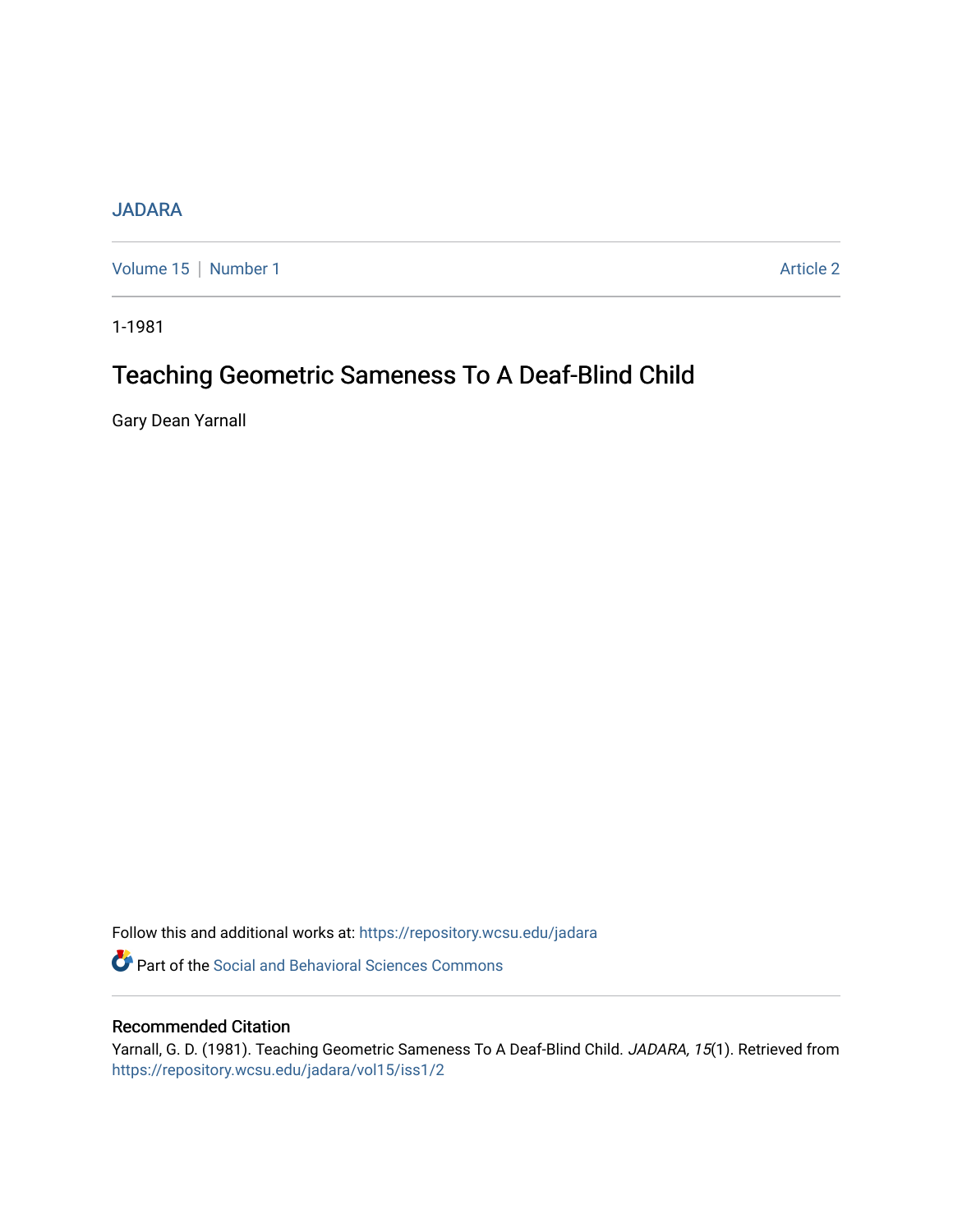#### Gary Dean Yarnall, Ed.D.

How does a teacher teach the basic con cept of "sameness" to a low-functioning child who was born totally blind and deaf? Teach ing basic concepts to handicapped children may be very difficult. A blind child cannot see all the common environmental stimuli that sighted children use in learning such visual concepts as color, position, size, form, shape, distance, gender, and time. A pro foundly deaf child cannot hear all the stimuli that are involved in learning such auditory concepts as music, animal sounds, transporta tion noises, words, names, blends, and sen tences. A low functioning, retarded child can not readily assimmilate, discriminate, or gen eralize all the environmental stimuli that are used in learning such social skills and con cepts as adapting, interacting, grooming, reading, writing, dating, bartering, commut ing, and computing. A child who is multiply impaired, who cannot see or hear and does not function at "normal" intellectual levels is, indeed, difficult-to-teach.

There are a few reports about deaf-blind retarded individuals in the literature (Curtis, Donlon, & Wagner, 1970; Salmon & Rusalem, 1966; Vernon, 1969; Wolf & Anderson, 1973). The literature contains additional cases of difficult-to-teach children who had residual sight or hearing and normal tested intelli gence, but who behaved as though they were blind or deaf or retarded (Barraga, 1964; Macht, 1971; Singh & Zingg, 19655; Stolz & Wolf, 1969; Yarnall, 1979). Many multiply handicapped children have more residual vision or audition or greater intellect than anyone realizes; they may simply have not

yet learned to use the sight, sound, or pro cessing skills they possess. These children may be called the unsophisticated or untrain ed multiply handicapped. Their parents and teachers may be unaware of how much the children actually see or hear or know.

Whether a child has congenital, adventi tious, or unknown visual, auditory, or mental impairments, that child needs educational interventions that are very carefully planned and systematically structured. Many of the basic concepts that "normal" seeing, hearing, and thinking children learn are acquired through both indirect and direct social and educational interaction. Normal children learn many intricate, subtle details of basic concepts that are missing or infrequently evi denced by blind, deaf, or low functioning children.

This study was designed to test and re port on a plan to teach the concept of geo metric sameness to a congenitally deaf-blind retarded girl. Since that time, this same plan has been used to teach the same and related basic concepts to other multiply or severely handicapped children in ten different states.

#### METHOD

# Subject

The subject in this study was a 7<sup>12</sup>-year-old girl who was congenitally blind and had a profound bilateral hearing loss. She was not toilet trained, would not feed herself, and hit herself in the head approximately 1,000 times per school day. This child had no com munication, skills; she did not use gestures, sign language, fingerspelling, speech, writing.

Published by WestCollections: digitalcommons@wcsu, 1981

1

Dr. Yarnall is Section Chief, Sensorially Impaired, Louisiana State Department of Education, Division Special Education, Baton Rouge, LA 70804.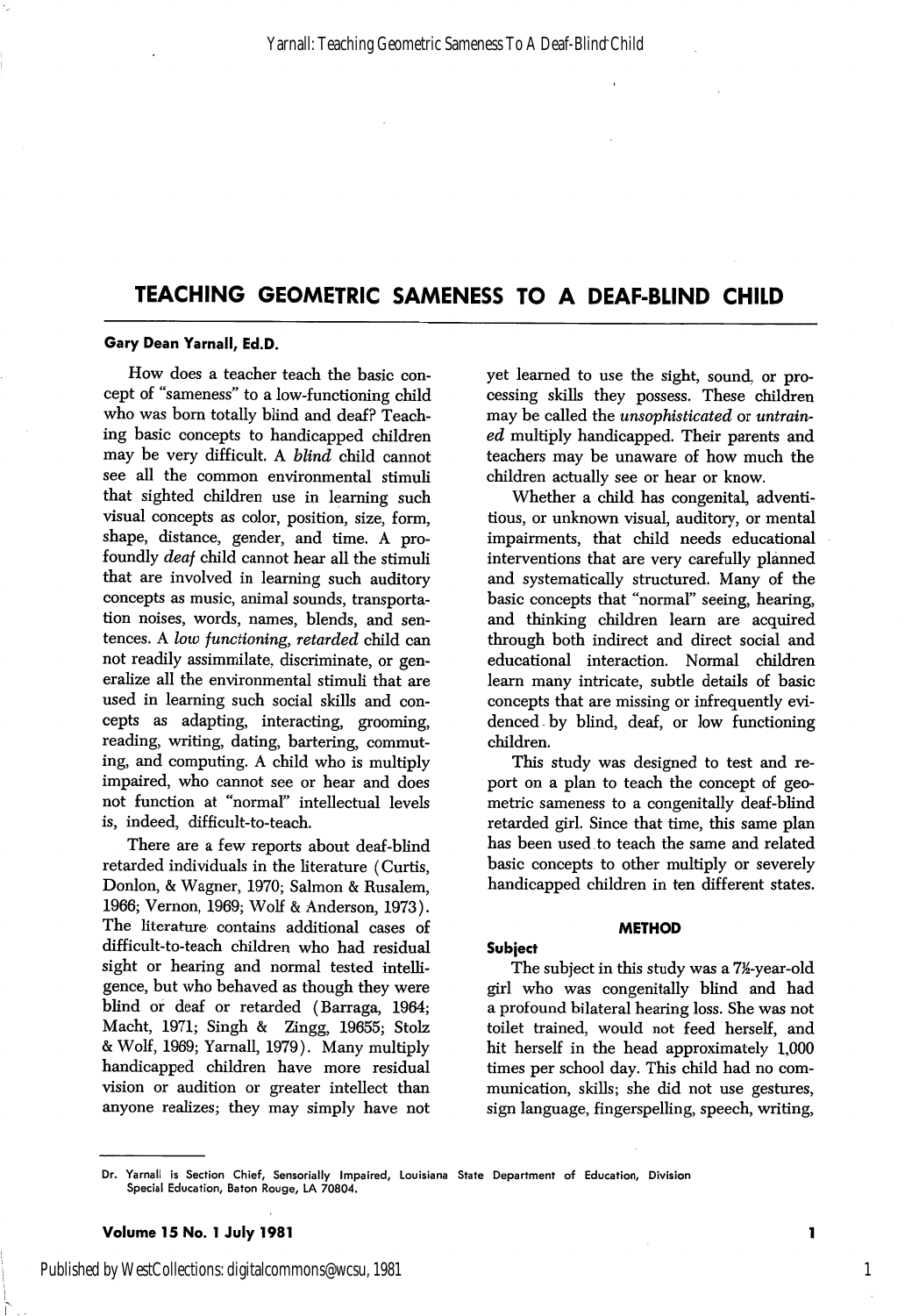or other means of communicating with oth ers. Her entering communication level was classified as "emotional reactions" by the school diagnosticians; that is, her only means of communication were to cry when upset and smile when happy.

## **Setting**

The setting for this original study was a large private residential school for the blind in the New England area. The teacher and child were part of the deaf-blind unit within the school system. During the teaching ses sions, the child was seated across from the teacher at face level with either a table or a portable work tray between them. The work tray had raised edges to prevent items

# Figure 1. The General Setting of Teacher (E) and Child (S) During the Project

GEOMETRIC SAMENESS



from sliding or rolling off the work area. In the large open work tray was placed an open square box containing the 10 solid items to be manipulated.

#### Procedures

Data Recording. Each intervention ses sion allowed 20 opportunities for correct responding. Data were taken during each session. At this time no reliability checks were taken; however, recent replications with numerous other deaf-blind and multiply handicapped children in different states have included reliability checks. Data recorded

 $\overline{\mathbf{2}}$ 

(among other things) the number of correct responses per session. Data were recorded during baseline and during each intervention phrase.

#### Prerequisite Behaviors

Before the study began, the behaviors the child would need for this learning activity were determined; those she did not have were taught. The teacher taught the girl to sit quietly in a chair, to attend to tasks for longer periods of time, and to wait ap propriately upon command (Yarnall, 1977).

Baseline. During baseline the child was given a tray containing 10 solid geometric shapes. Two of the 10 shapes were identical and eight were different from the matched pair, resulting in a matched same-to-different ratio of 2:8. The child was tactually shown one item that was identical to the two match ed objects in the tray. She was then im mediately given the sign language signal for "same". She was then observed to see if she would complete the expected responses; that is, the teacher noted whether she received the "same" sign, searched through the 10 as sorted geometrical shapes, selected two that were geometrically the same, picked them up (one in each hand), and tapped the same objects together. This entire response topo graphy sequence was used as the criterion for a correct response. Each session included 20 response trials. The child was given a time limit of 7 seconds for each of the 20 trials. That is, following the model given and the sign signal for "same", she had 7 seconds in which to respond correctly by completing the entire response sequence. Neither prompts nor reinforcement were used during baseline. The teacher selected 7 seconds as the maxi mum time limit for two reasons; 1) to de crease the latency between the given sign al and the completd response sequence, and 2) to reduce the amount of time avail able per training session in which the student may emit inappropriate behaviors. A child busy completing a learning task that results in approval and reinforcement is less likely to engage in stereotypic or self-abusive acts that do not.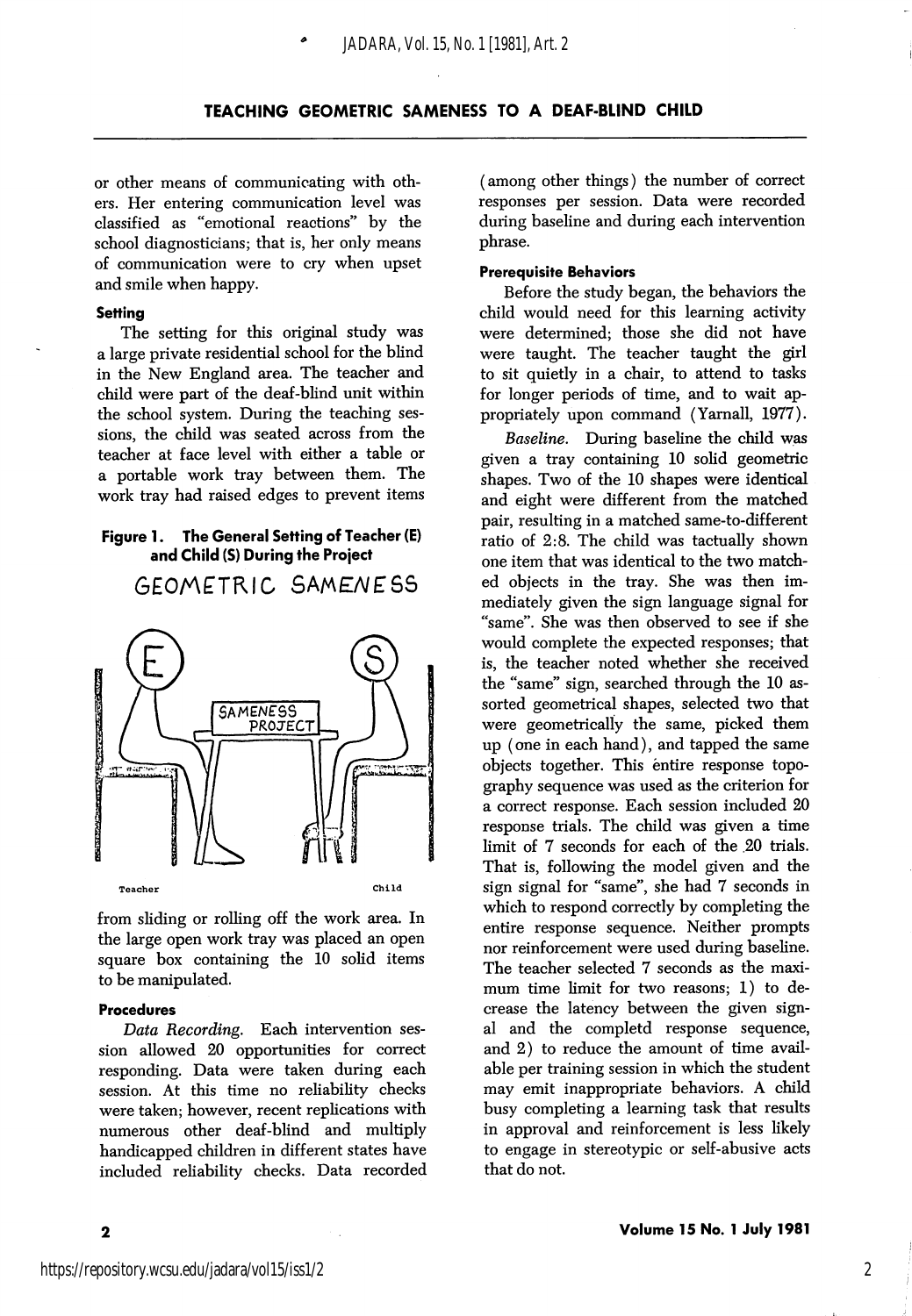Intervention. A changing criteria inter vention design was implemented during in tervention. The steps and sequence employed during baseline were used during interven tion except for the following differences:

1. Physical guidance and prompts were used during each step of the intervention. Prompts were faded as the child began to emit independent responses (Sulzer-Azaroff & Mayer, 1977).

2. During the first phase of interven tion, the response tray contained nine identical 1-inch wooden cubes and one odd-shaped wooden distractor. As the child began to learn the task (as demon strated by feeling the sample model shown, searching the tray, locating and picking up two matched items, and then tapping them together), the number of same items (1-inch cubes) was gradually reduced from nine to two as the number of distractors was increased from one to eight. A total of 10 geometric shapes was always present in the selection tray.

3. The decision to increase the number of distractors while reducing the number of same items was based solely on the

child's correct independent responses. The criterion for expected correct responses was increased by raising the ratio of iden tical items to distractors from 9:1 to 8:2 to 7:3 to 6:4 to 5:5 to 4:6 to 3:7 to 2:8.

4. Before the ratio of same-to-different was raised, the child had to meet a cri terion of at least 80% (16 out of 20) in dependent responses without prompting for at least three consecutive sessions. This criterion was used throughout each step of the intervention.

5. In several teaching projects that were modeled after this initial study (Louisiana State Department of Education, 1974; Yarnall, 1974, 1975, 1977), reliability checks were taken throughout the baseline and intervention phases; other teachers were taught the value of high, objective interobserver agreement data.

# RESULTS

Data were obtained during each phase of this changing criteria design with this congenitally blind, deaf, low functioning child.



# Figure 2. The Change in Ratio of Matched versus Distractor Items in the Response Tray

9: <sup>1</sup>

 $2:8$ 

#### Volume 15 No. 1 July 1981

Published by WestCollections: digitalcommons@wcsu, 1981

 $\overline{\mathbf{3}}$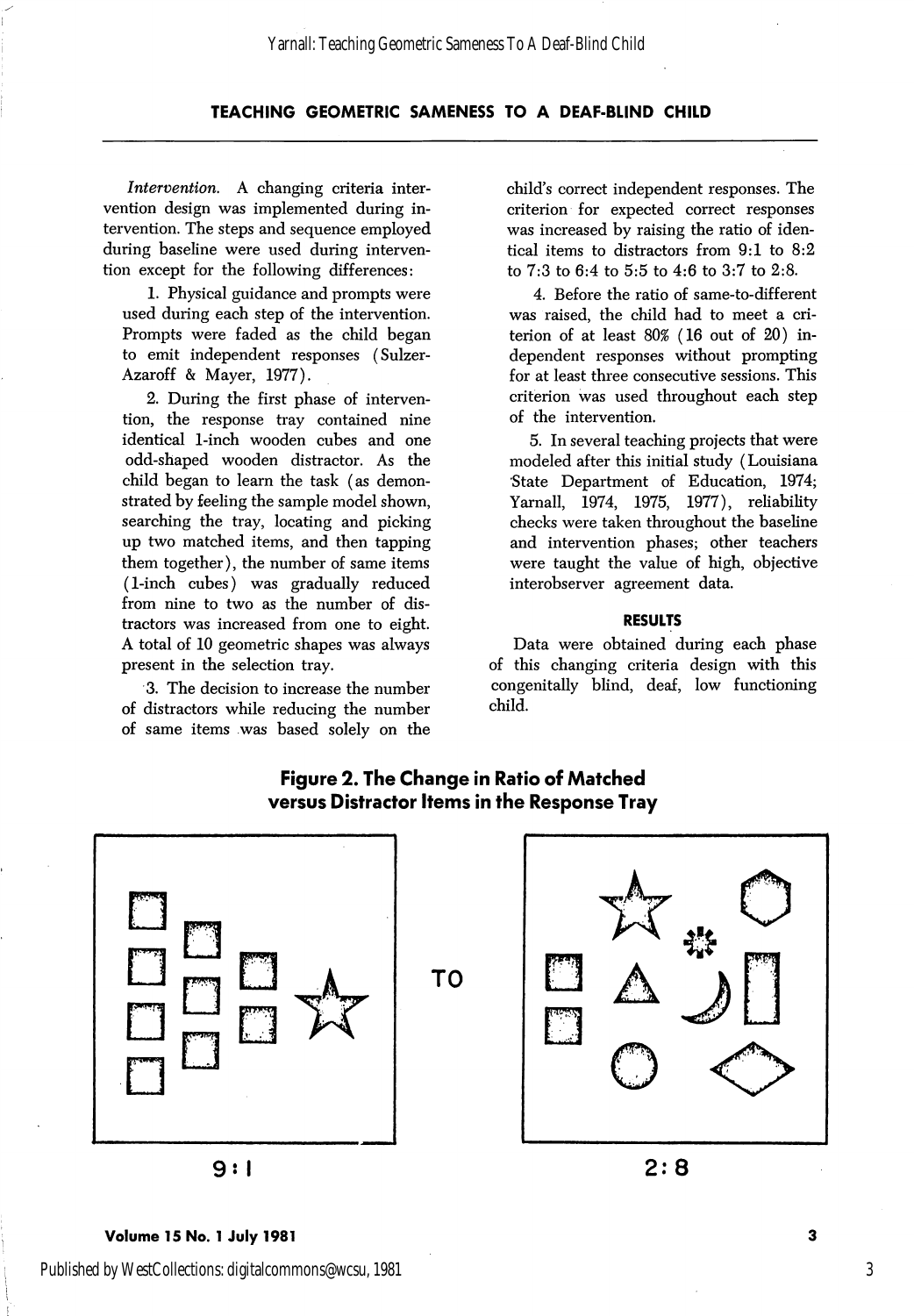Baseline. Based on observations of this child's limited skills, the teacher took only one session of baseline data (20 trials) on the operant level of performance for this new task. Without any physical prompts or rein forcement, the child failed to correctly or independently complete within 7 seconds time any of the 20 opportunities for what the teacher had determined to be an ap propriate response. Baseline data were 0-outof-20 (0%).

Intervention. A total of 105 intervention sessions were conducted during 17 weeks of school attendance. In the first intervention session (session #2), the child was provided heavy prompting, but even with help she was able to complete only 50% (10/20) of the expected tasks (following the complete sequence of matching 1" cubes together as described). Initially she required total physi

cal guidance in order to perform the expected sequence within 7 seconds following each item model and signal to "find two of the same and match". It took 1 week (12 actual sessions) before she was able to achieve 100% (20 out of 20) correct responses. The degree of physical prompting necessary be gan to decrease but, as might be expected considering the baseline performance, much prompting was necessary at first.

Eight different sets of objects were in troduced while teaching and generalizing the concept of "geometric sameness" to this stu dent. Prompting was used each time a new geometric shape was introduced to be match ed. In fact, the prompts were faded so care fully by the teacher that there were only 7 sessions following session 12 during which the girl failed to perform 100% on the 20 expected responses.



Indicates sessions that had less than 100% correct, independent responding

Approximate amount of prompting used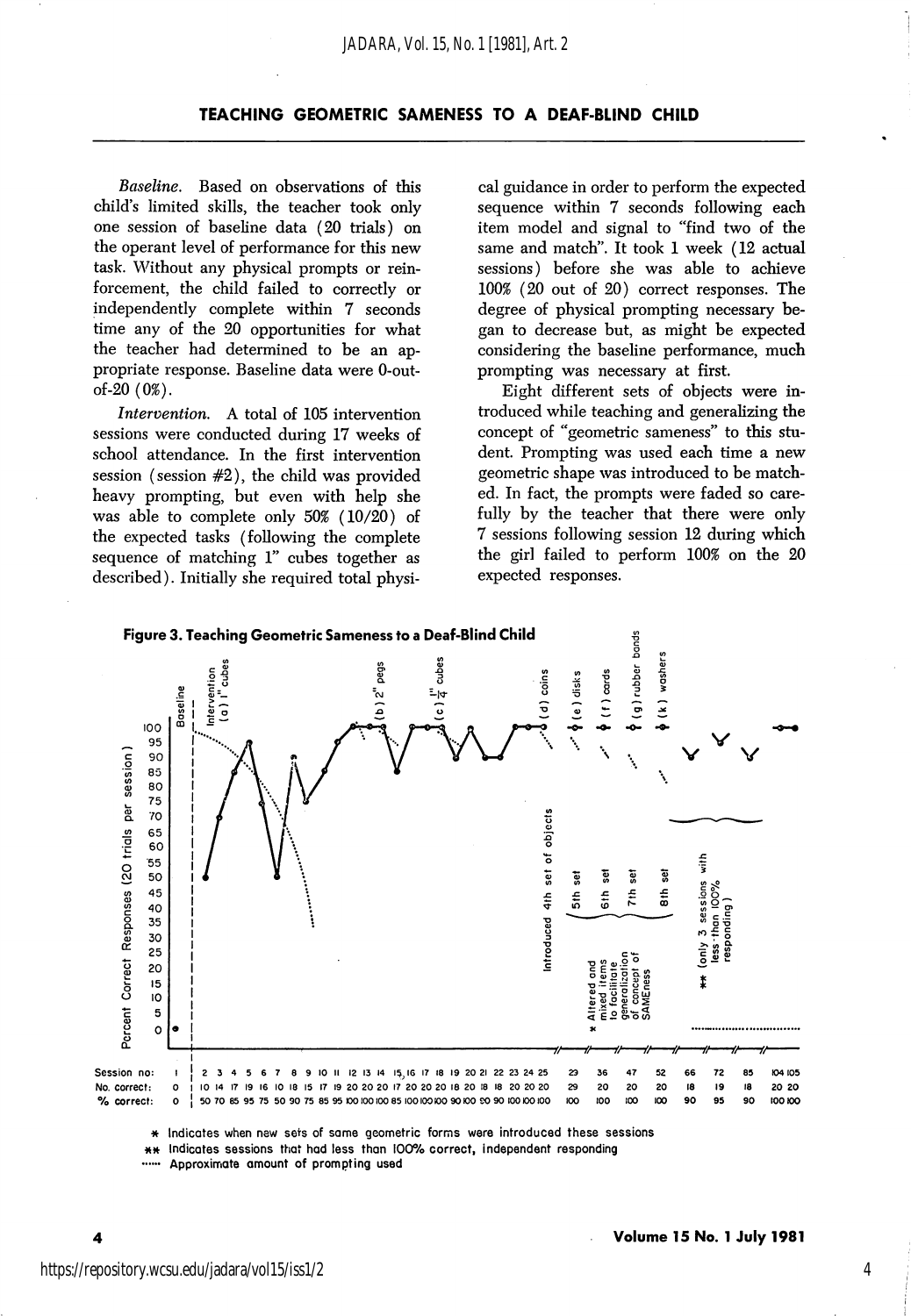The eight different sets of geometric ob jects used in this teaching project were 1-inch wooden cubes, 2-inch dowel pegs, K-inch plastic cubes, large metal coins, ¥-inch rubber disks, 2-inch square plastic cards, large rub ber bands, and common bolt washers. The teacher and aide used an ordinary muffin pan to sort and store the various sets of geo metric items to be matched, as well as the numerous different distractors, which were frequently switched throughout the study.

# Figure 4. Container used for Sorting and Storing During Generalization Training



#### **DISCUSSION**

This study demonstrates that a congenitally deaf-blind child can learn and gener alize the basic concept of geometric same ness. However, it should be noted that, as in this case, a severely or multiply impaired child may require much physical prompting, careful fading of physical prompts to achieve independent subject responses, and highly structured and systematic procedures to teach basic concepts. Indeed, some children may be difficult-to-teach, but they can learn basic concepts; learning can be data-based and documented. Throughout the project, the basic principles and procedures of rein forcement and applied behavior analysis were used.

#### **Suggestions**

Based on other studies modeled after this study which taught similar deaf-blind, low functioning, or multiply handicapped chil dren concepts similar to "geometric same ness", the following suggestions and com ments that may facilitate attempts to repli cate this study are offered.

1. Teach the child to respond correct ly, consistently, and independently to one set of geometric items first before intro ducing other different sets. Even though the child may initially think that the sign signal for "same" means "locate two 1-inch cubes", experience suggests that efforts to teach the child to generalize the concept of SAMEness will be less difficult and confusing after the child has demonstrat ed an understanding of a first sequence of steps before introducing a second set of items.

2. Record and graph more than just the numbers of correct responses. Note also the number of prompts used each session plus the number of incorrect responses during the given time limit. Depending on the child, the time limit may need to be modified.

3. After a child has been taken through an entire change of ratio from 9:1 to 2:8 with one set of objects and demonstrated that he or she understands the signal and expected performance, it should be easier to move through the ratio, changing steps at a faster pace with new sets of items.

4. Allow the data (child's responses) to tell you how fast you should advance. Impress on the parents and/or co-workers the importance of a high success rate for the child, even if it becomes necessary to do much of the work for the child. Provide positive reinforcement for both the prompted and the independent cor rect responses.

5. This design and procedure may be used with children who have behavior and sensory characteristics different than those of the deaf-blind child. This design and procedure can also be used to teach preacademic and academic skills other than the concept of sameness.